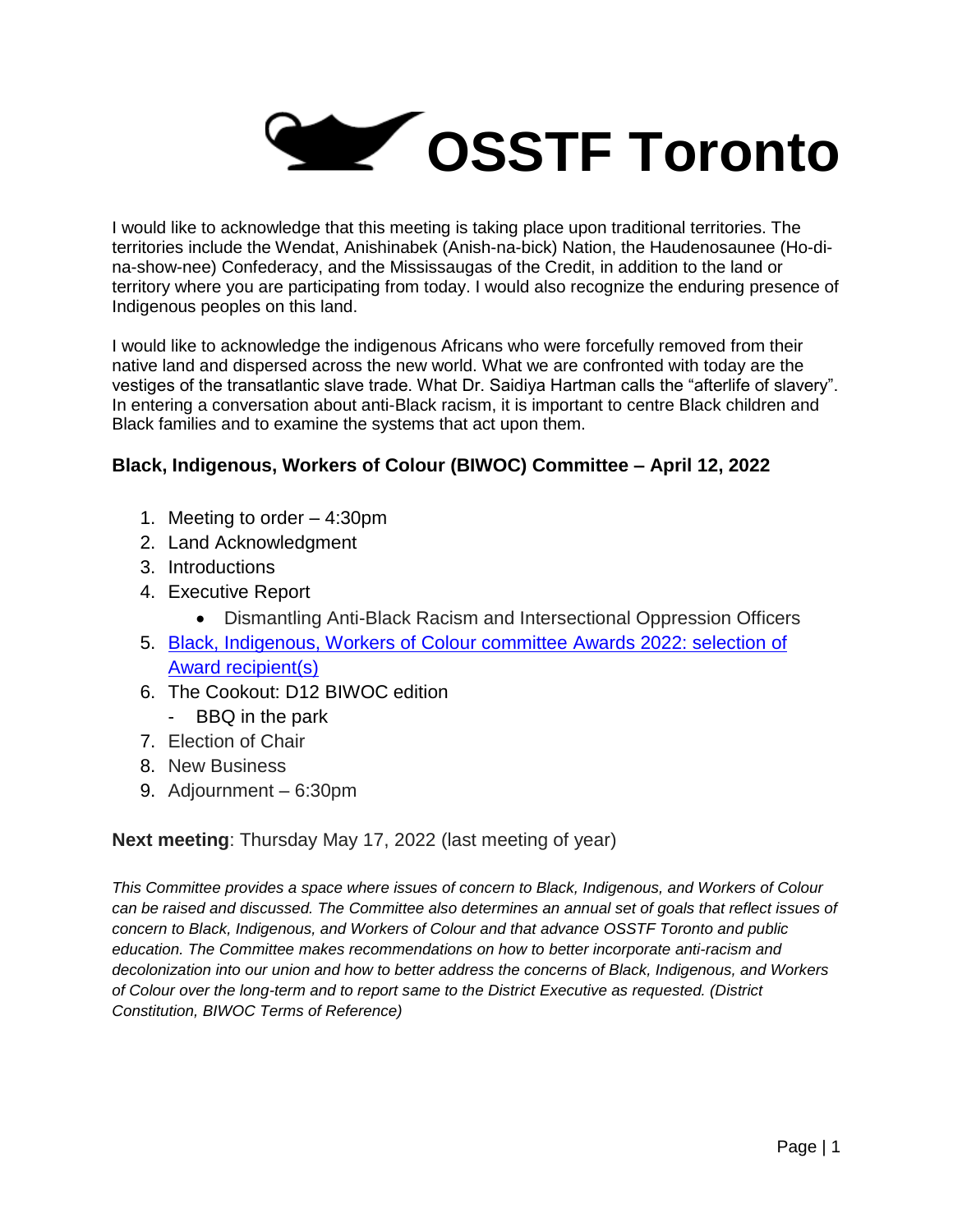#### **ROLES AND RESPONSIBILITIES OF COMMITTEE CHAIRS AND LIAISONS**

Adapted from the Provincial OSSTF Manual for Committee Chairs

#### **1. Chairing Meetings**

#### **a) Setting the Agenda**

In advance of each meeting, discuss the agenda with the executive liaison. This should be done a week ahead of the meeting. Your executive liaison will ensure that the draft agenda is circulated in advance of the meeting to each member and any pertinent attachments that need to be read in advance. OSSTF TORONTO committees may have a standard format for their agenda which includes timed liaison reports and subcommittee meetings.

The Executive Liaison is responsible for maintaining a list including accurate email address, and phone numbers for each member. Most committee members have an email list serve that is a very effective tool for distributing meeting reminders, requests for input between meetings etc. Minutes of the meeting will be recorded by a member of the committee.

#### **b) Formality of the Chairs Role**

All OSSTF TORONTO meetings follow the Rules of Order found at the back of the OSSTF/ FEESO Constitution and bylaws. These rules, and Roberts Rules of Order, are based on **formal rules** for running a meeting, under which the Chair/ Presiding Officer normally does not participate in debate and does not vote on motions.

Each federation body should choose at the beginning of the federation year if they wish to run **informal meetings**. In informal rules the Chair may both participate in discussions and vote. Most OSSTF TORONTO Committees, Councils and Work Groups use these informal rules. You should ensure that the rules are explained and an official motion voted on at the outset of each federation year.

#### **c) Conduct of the Meeting**

Whether the meeting is formal or informal, the Chair is responsible for calling the meeting to order, announcing each item on the agenda, maintaining decorum, keeping a list for recognizing speakers and ensuring that all motions are properly put, debated and voted on.

#### **2. Action Items Assigned to the Chair**

Occasionally, items are actioned to the Chair. However, a committee Chair does not have the authority to write a letter on behalf of OSSTF TORONTO to an external agency or person, or act or speak on behalf of the District/BU. Only the District / BU Executive and President have such authority.

If the Committee or Work group wishes an action taken, it normally passes a motion recommending or requesting that the Executive carry out the action. The Executive Liaison to the body, who is responsible for reporting to the Executive any business arising from each meeting, will include the recommendation in their next such report to the District Executive.

#### **3. Budget**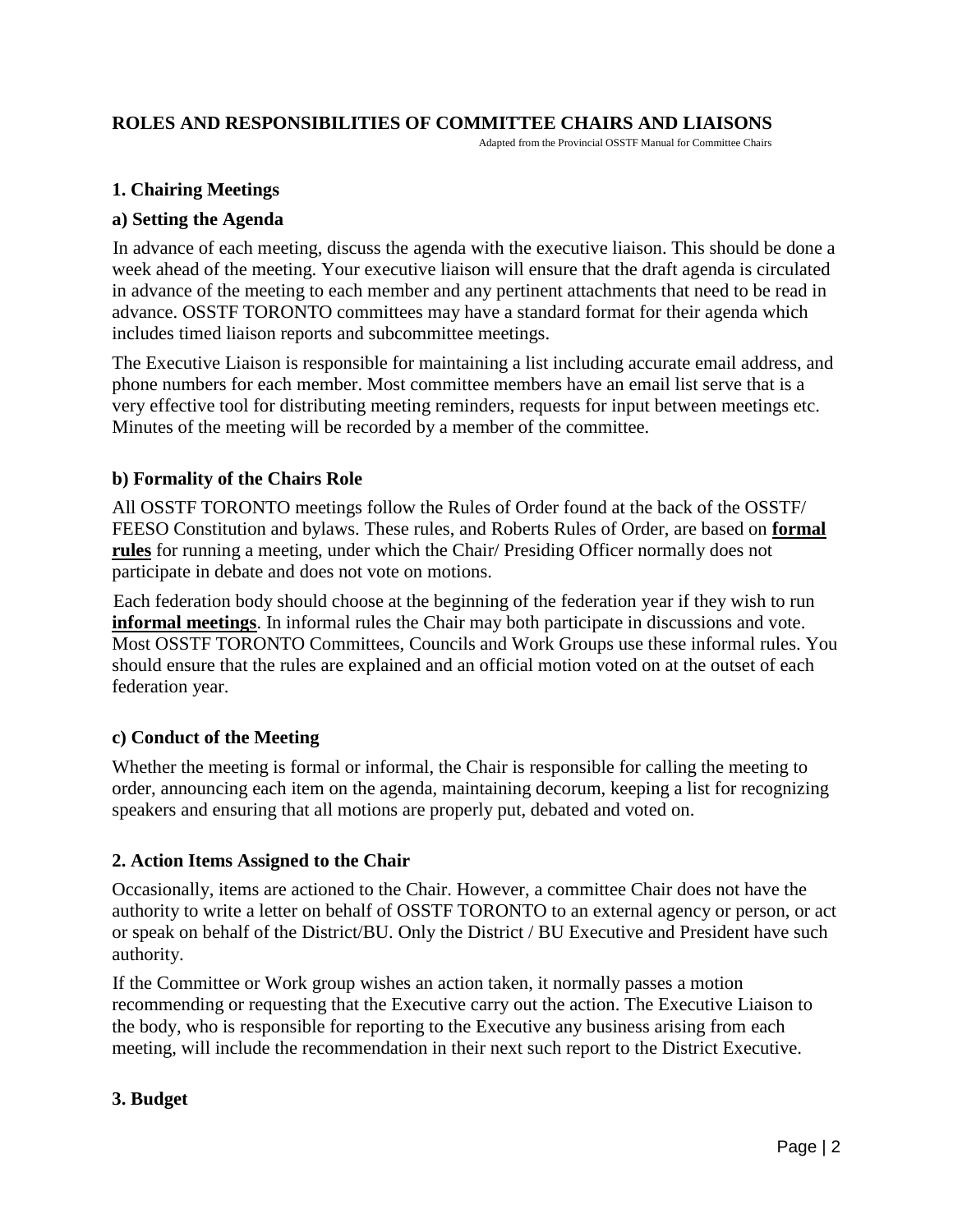The Budget/ Finance Committee requires each Executive Liaison to complete a Budget Request Form in early spring of each year for the budget of the next federation year. The Executive Liaison to the Committee will consult with the Chair when completing the Budget Request Form. The Executive Liaison will prepare and submit the final Budget Request Form.

#### **Role of the Executive Liaison**

The Executive Liaison to a Committee reports to each committee meeting on current issues and major activities of the Federation since the last meeting, takes part in Committee debates and decisions, and reports back on the actions of the Committee, including motions or concerns from the group. When a Committee motion is recommended to the District/ Bargaining Unit Executive, the Executive Liaison is not obligated to vote in favour of the Committee motion, but must forward it to the Executive for consideration.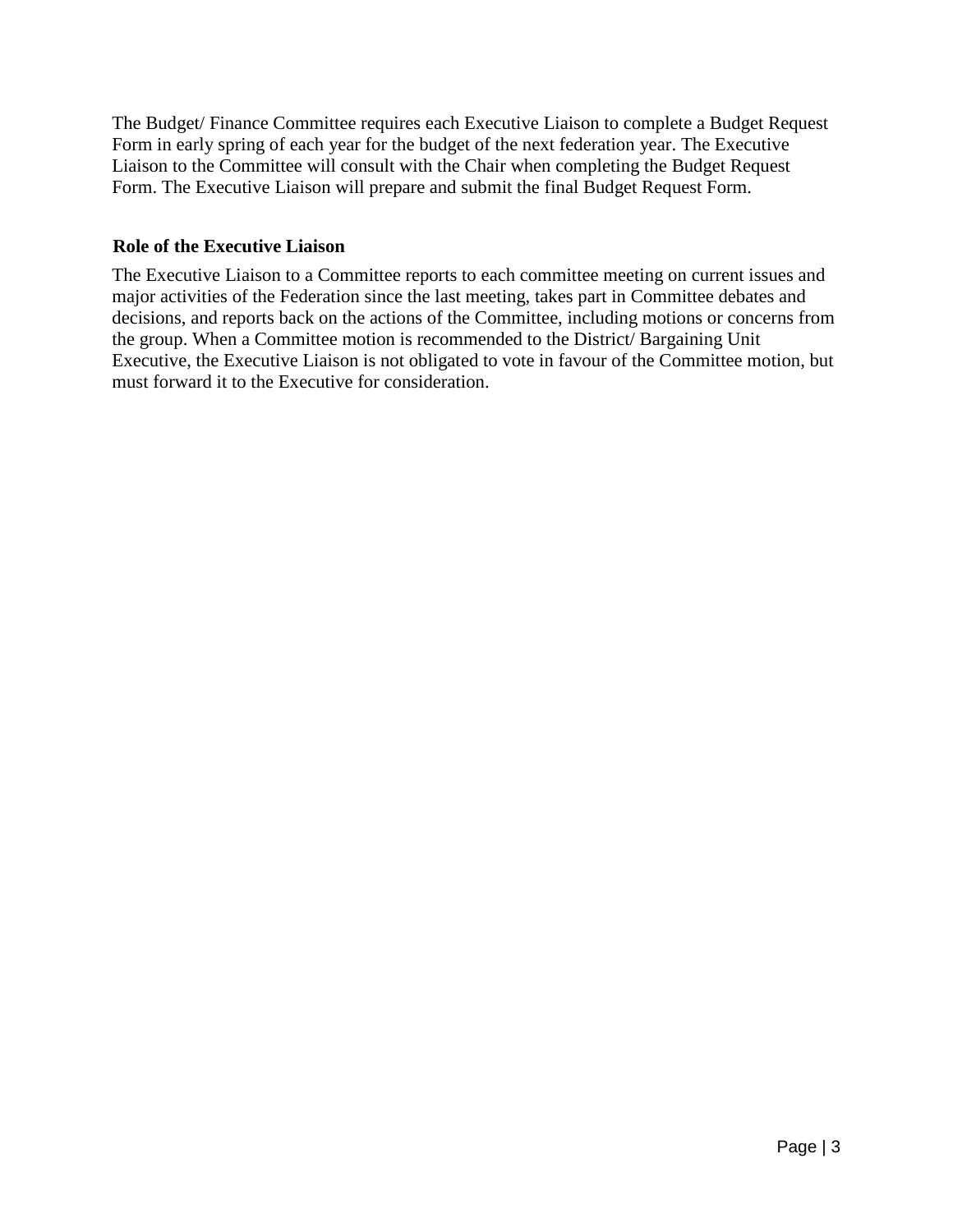Black, Indigenous and Workers of Colour Committee meeting dates

Tues. May 17 – last meeting

| <b>Possible Annual Goals</b>                                                                                                                                                                                                                                                                                                                                                                                                                                                                             | <b>Names</b>                          | <b>Dates</b>                                       |
|----------------------------------------------------------------------------------------------------------------------------------------------------------------------------------------------------------------------------------------------------------------------------------------------------------------------------------------------------------------------------------------------------------------------------------------------------------------------------------------------------------|---------------------------------------|----------------------------------------------------|
| Create of the duties of the Dismantling Anti-Black<br>Racism and Intersectional Oppression Executives<br><b>Manual</b><br><b>BIRT the District Executive Committee refer to</b><br>BIWOC the creation of the duties of the<br>Dismantling Anti-Black Racism and Intersectional<br>Oppression Executives Manual with final approval<br>by the District Executive. The recommendations<br>of the BIWOC committee will be completed by the<br>January, 2022 meeting of the District Executive<br>Committee. | Deborah<br>Joy<br>Solange<br>Renee    | Complete by<br><b>Jan 2022</b><br><b>COMPLETED</b> |
| <b>Professional Development</b><br>Dialogue/panel with African-Canadian<br>elders & FNMI elders and at the end come<br>out with something tangible.                                                                                                                                                                                                                                                                                                                                                      | Amani<br>Shafiq<br>Paul               | February 18th 2022<br>PD day<br><b>COMPLETED</b>   |
| <b>Land Acknowledgement</b>                                                                                                                                                                                                                                                                                                                                                                                                                                                                              |                                       | Defer for now                                      |
| <b>BIWOC</b> name<br>Indigenous, Black, and Racialized Voices<br>(IBRV)                                                                                                                                                                                                                                                                                                                                                                                                                                  | Richardo (connect<br>with DI)         | Possible change at<br><b>DAGM 2022</b>             |
| Recognize outstanding members - BIWOC<br>Award<br>May 11th Awards Night<br>Applications due early due early Feb.<br>Reviewed and selection successful<br>applications at Feb meeting                                                                                                                                                                                                                                                                                                                     |                                       | April 2022                                         |
| Social event/event to engage Black,<br>Indigenous and racialized members<br>(movie night, games, something fun!)<br>Try for in-person                                                                                                                                                                                                                                                                                                                                                                    | Consider ideas for<br>Dec mtg         | June?                                              |
| Collect data. Hear members experiences in<br>schools and at employers, parents. What<br>sorts of stories can we hear from members?                                                                                                                                                                                                                                                                                                                                                                       | Possible mandate<br>of new positions. | Continue?                                          |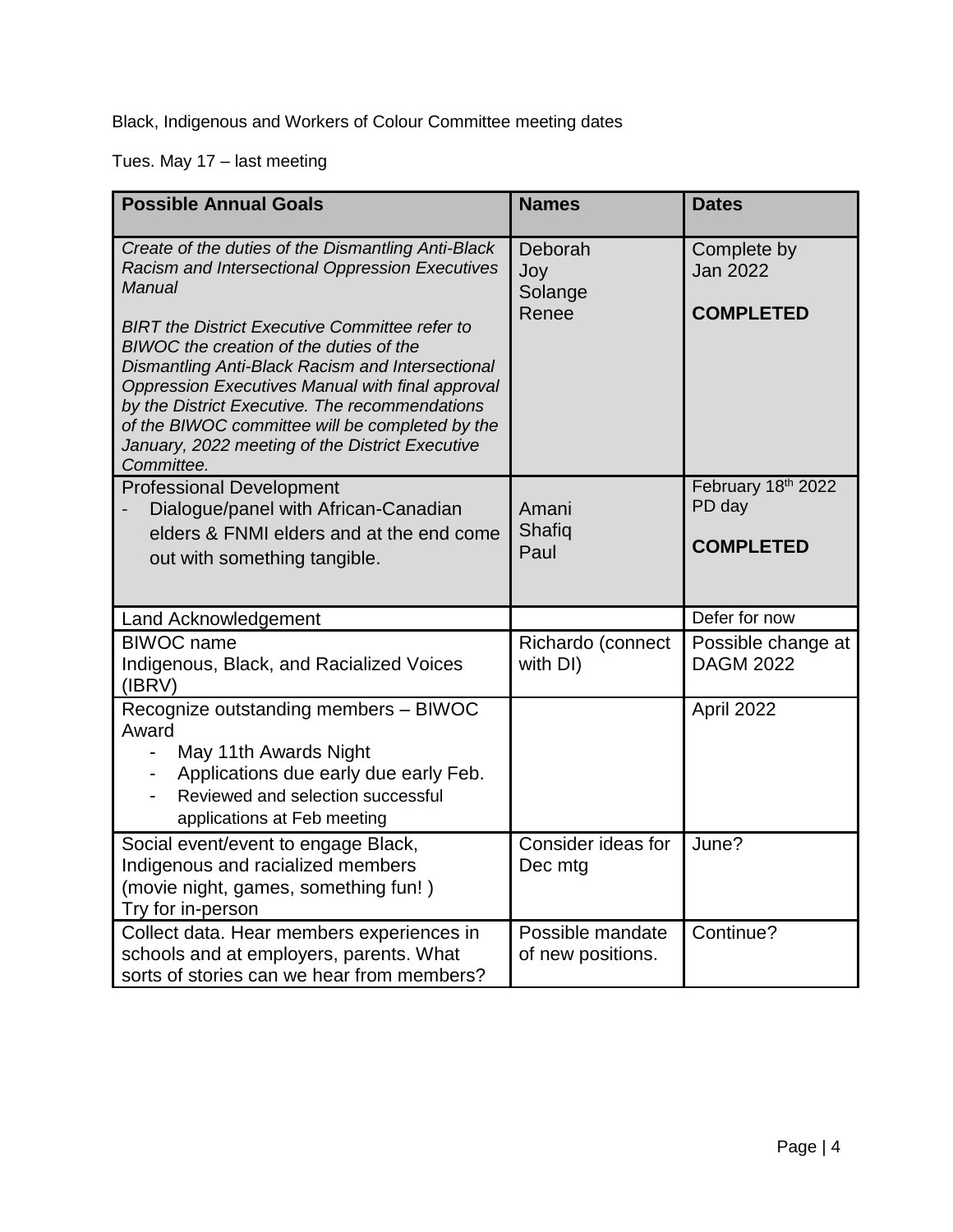

## **Black, Indigenous and Workers of Colour Committee (BIWOC) Award Criteria for 2021-2022**

Nominations are open to any OSSTF Toronto Member who has:

- Advocated for issues of concern to Black, Indigenous, and Workers of Colour and/or Students of Colour resulting in the advancement of OSSTF Toronto and/ or public education.
- Incorporated antiracism and decolonization into our union and/or education system to better address the concerns of Black, Indigenous, and Workers of Colour and Students of Colour over the long-term.

The selection of the successful applicant will be based on:

- the scope of the antiracism/ decolonization work
- the length of time involved in that activity
- the impact on the life of fellow members, the students or community

*For clarity, it is acceptable to nominate a team for the award.* 

# **The deadline for nominations is: March 25, 2022**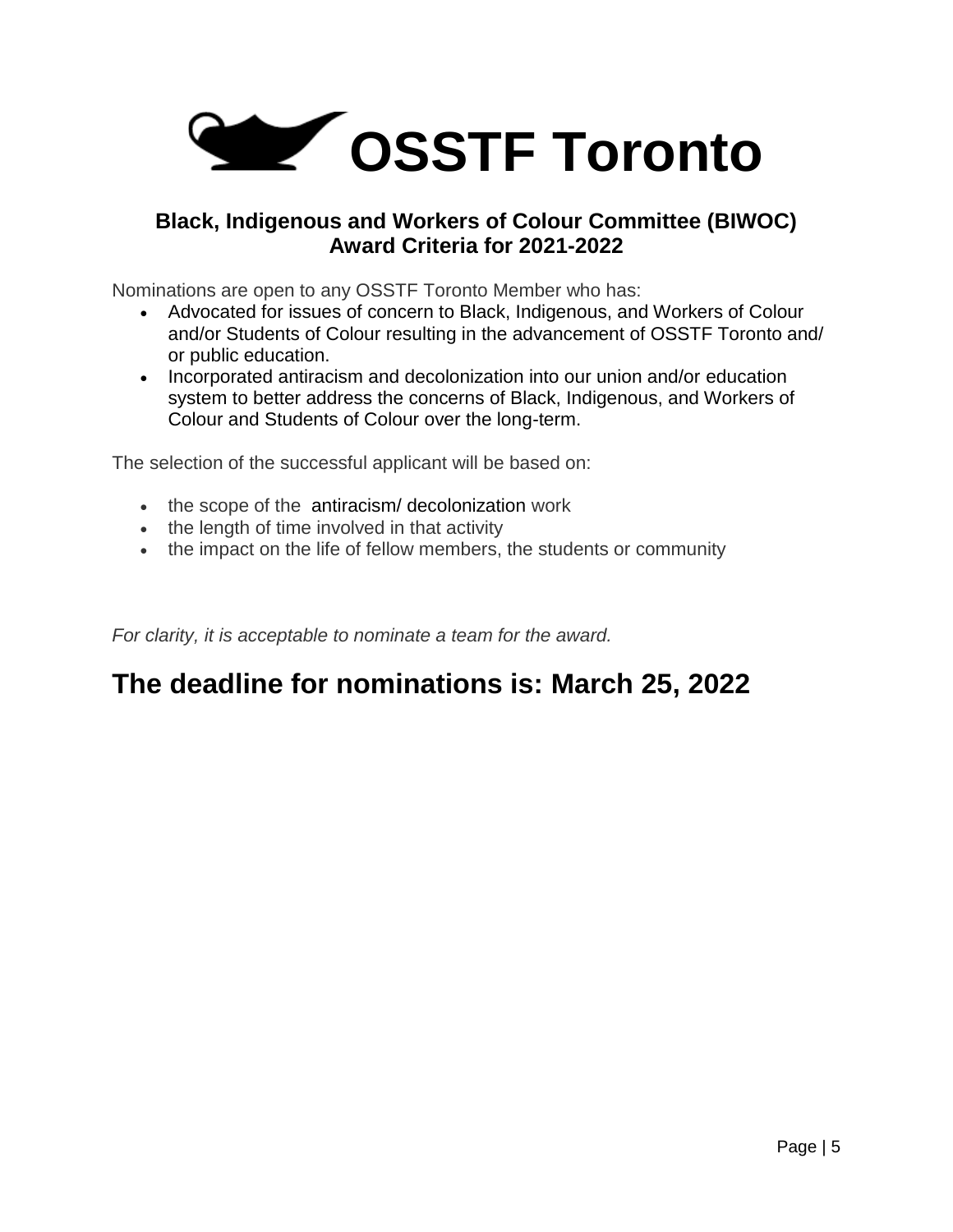

#### **Black, Indigenous, and Workers of Colour Committee Awards (BIWOC)—Nomination Form**

**Submit completed nomination form to** *Danica Izzard* **at dizzard@osstftoronto.ca**

## **The deadline for nominations is: March 25, 2022**

| Nominee's Name:              |  |
|------------------------------|--|
| Nominee's School/Site:       |  |
| Nominee's Bargaining Unit:   |  |
| Nominator's Name:            |  |
| Nominator's School/Worksite: |  |
| Nominator's email:           |  |

Nominations are open to any OSSTF Toronto Member who, in any or all of the following, has:

- advocated for issues of concern to Black, Indigenous, and Workers and/or Students of Colour resulting in the advancement of OSSTF Toronto and/ or public education.
- incorporated antiracism and decolonization practices into our union and/or education system to better address the concerns of Black, Indigenous, and Workers and/or students of Colour over the long-term.

The selection of the successful applicant will be based on:

- the scope of the antiracism/ decolonization work
- $\bullet$  the length of time involved in that activity
- the impact on the life of fellow members, students or community

Possible ways the successful nominee can **demonstrate their commitment to equitable practices** include:

- Working collaboratively with students and other members to advance the teaching and learning environment in their schools and school communities for Black, Indigenous and Students of colour.
- Demonstrating enthusiasm and passion for incorporating antiracism and decolonization in their practice